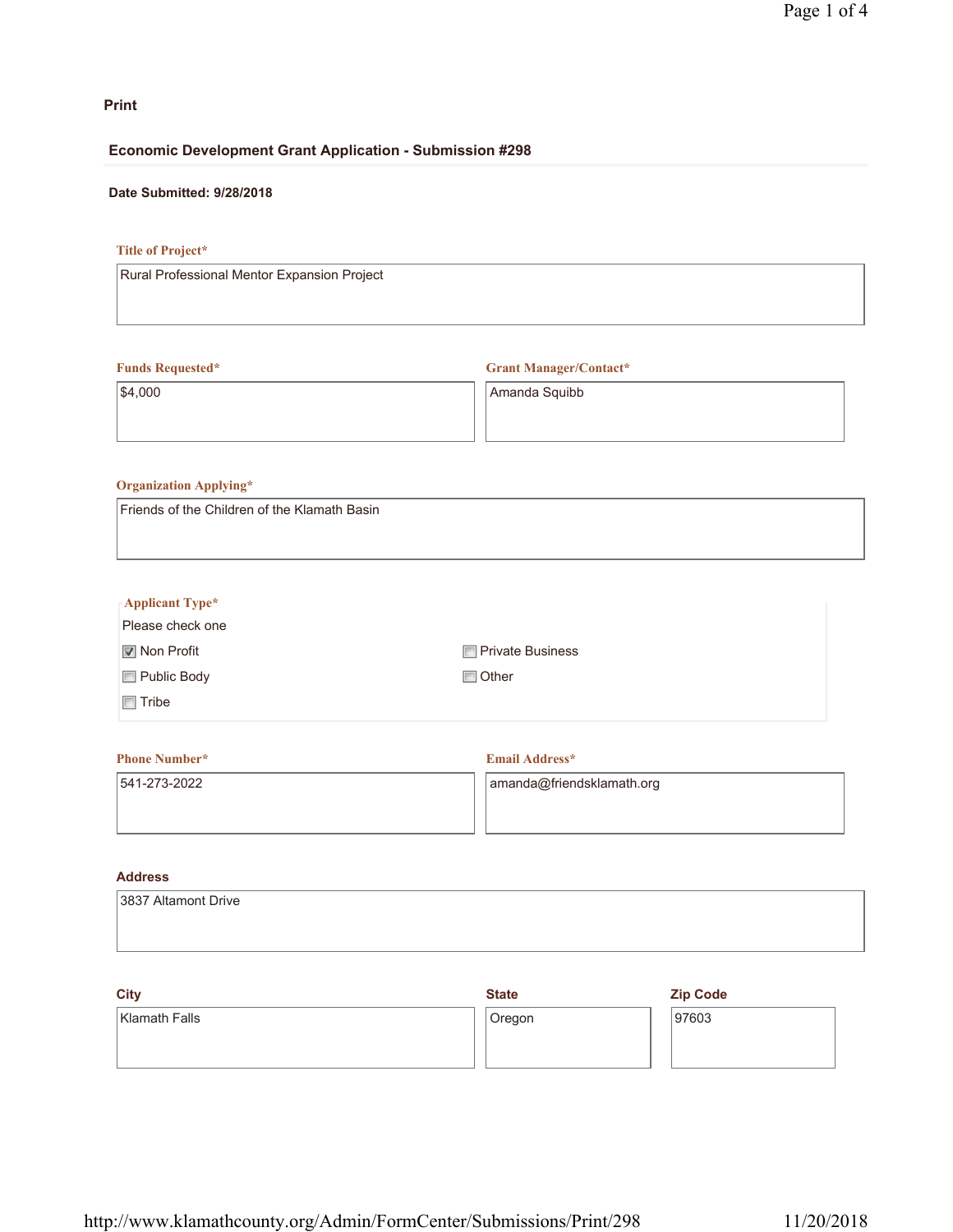#### **Brief Description of Project\***

Klamath Basin children inspired us to launch an initiative to serve 40% more children over the next two years. This expansion will include the hiring of two new "Friends"- full time salaried professional mentors. These Friends will serve an additional 16 of our community's most vulnerable children. Eight of the children served by this project will reside in the under-served rural community of Chiloquin. A second cohort of eight children will be selected in partnership with high-poverty Klamath Basin schools and through foster care.

Also provide a project schedule if possible.

#### **Explain the source of all funds for this project\***

Total Project, Year 1=\$36,213. Cash investment <30%= End of Year Appeal \$7,306, Collins Foundation proposal \$15,000, Klamath County School District \$1,000, Cascade Health Alliance proposal \$8,907. County Fund= remaining \$4,000 required to meet proposed budget for described support services.

In addition to this answer, a project budget is necessary. A detailed budget is not required; in the box below provide a general financial description. Identify how this project would be modified if only partial funding from the County is obtained. Be sure to include the required 30% cash match in your budget

#### **Explain what exactly the project funds (and especially the county funds) will pay for\***

Funds will cover project personnel (Chiloquin Friend wages and benefits), Friend transportation and technology, and program activities (including children's activities, Friend's expenses with children, kid's Clubhouse pantry).

Identify how this project would be modified if only partial funding from the County is obtained. Be sure to include the required 30% cash match in your budget

#### **Identify the specific economic development benefits from this project\***

Job creation as we hire a Friend in FY19 and another in FY20. In addition, our Klamath Basin program youth have achieved profound success despite their circumstances: 92% graduate from HS with a diploma or GED, 100% have avoided the juvenile justice system and 96% have avoided early parenting. As our program graduates overwhelmingly achieve these positive outcomes, they thrive and become contributing members of society.

Reference to economic development objectives in section 5 in grant memorandum

#### **Identify how this project is consistent with regional or local economic development plans\***

Friends ROI data shows a 1:7 investment return in investment to the Klamath Basin in savings to the juvenile justice and welfare systems and increases to taxes due to higher wages. This analysis did not include savings to the foster care system so the return could be even higher. Our evidence based and proven success supports our long term intentional work with the most vulnerable populations. The ripple effect is seen through the community and across generations. Our program growth has also provided new and expanded professional opportunities.

http://www.scoedd.org/docs/2013%2020CEDS%20Final.pdf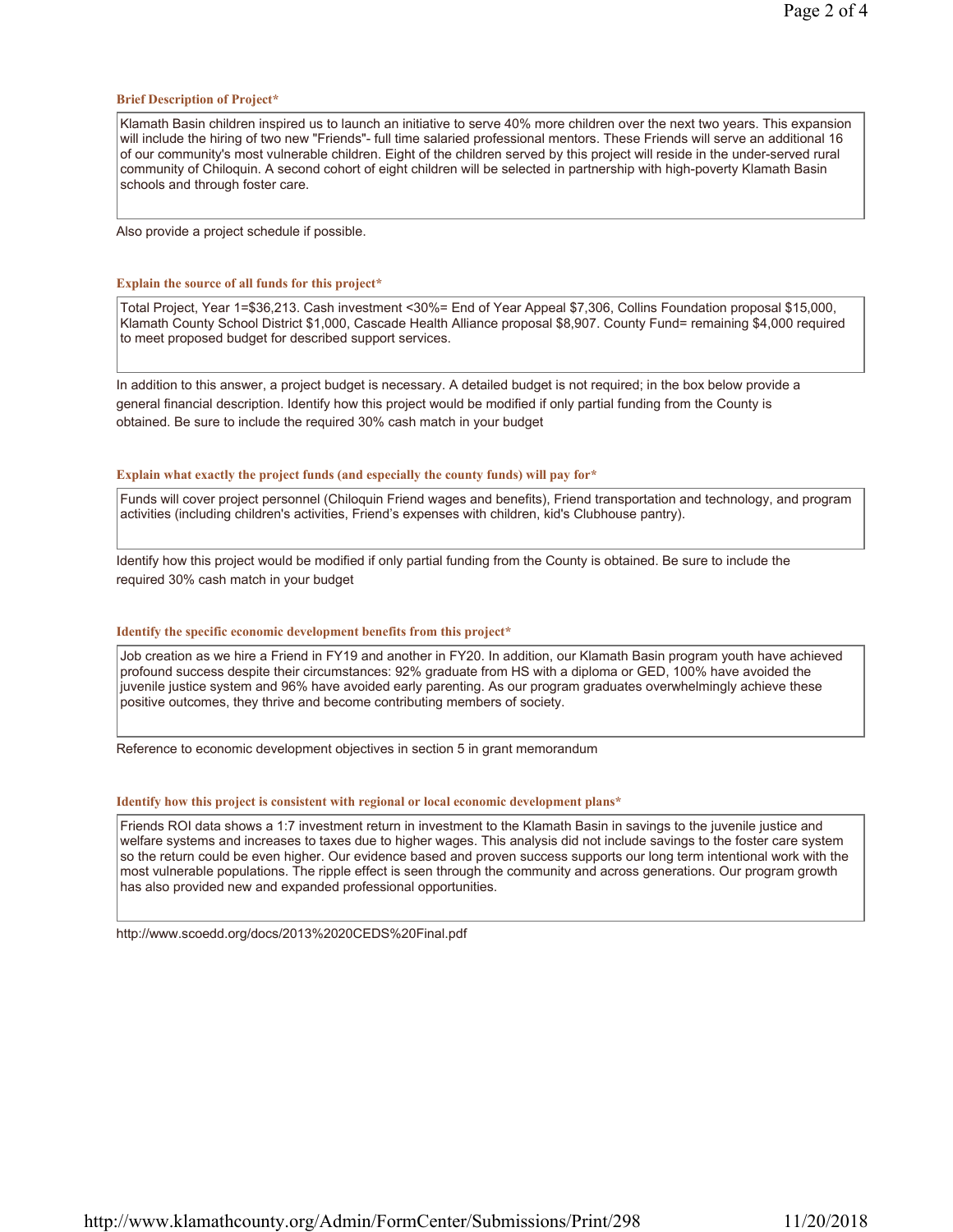#### **Describe the prospective applicant's experience in administering and/or delivering similar types of projects\***

We are very effective at identifying and communicating programmatic needs, developing a formalized plan and budget to address such needs, and then engaging with funders which the project best aligns. Our Friends are full-time, salaried professional mentors who work intensively with program children to help them meet individual goals. By making mentoring a profession rather than a volunteer position, Friends of the Children is able to recruit and retain mentors with the skills and capacity to effectively intervene in the lives of children and youth that might be exhibiting negative behaviors early on. Recent research has found that most volunteer mentoring interventions are not equipped to serve vulnerable youth like those in the Friends of the Children program. Short-term mentoring relationships have even been found to be counterproductive for the highest risk youth that receive our services. That is where we are different: Friends of the Children achieves successful outcomes through programming that builds pro-social resiliency.

#### **Describe how the prospective applicant intends to publically acknowledge the assistance received from the County:\***

Press release provided to local media, partner acknowledgement on website, social media coverage in which we'd love to include a presentation photo. We are open to additional acknowledgement avenues.

At a minimum, the applicant will provide a press release to local media

**Let us know of any questions, comments or concerns that you would like to give us about the Economic Development Grant Program or any feedback you would like to offer**

Thank you for the opportunity to submit this proposal for consideration!

#### **Supporting Docs (put them all in one file)\***

KCED 2018 grant attachments.pdf

\*\*\*Proof of federal tax id (if one is issued, do not upload docs for SSN) \*\*\*Entity's W-9 form (omit SSN) \*\*\*Grant Budget - Use the grant budget template provided

\*\*\*Support letters - All entities are required to obtain support from 3 businesses/organizations \*\*\*If your grant project involves signage of any kind, you are required to gather and submit letters from all required local, regional or state sign authorities involved demonstrating approval to place signage on their land/property during the timeframe of the grant \*\*\*If your grant project involves infrastructure development/construction you must include plan drawings and approval from permitting authorities if required locally

#### **Insurance Requirements**

**Insurance Acord 25-S with County required minimums, Klamath County as additional insured, additional insured endorsement, proof of workers comp and auto coverage (if needed). If no employees or autos will be used for grant fulfillment, a document on letterhead stating no employees or autos will be used for grant fulfilment must be submitted.**

#### **Electronic Signature Agreement**

By checking the "I agree" box below, you agree and acknowledge that 1) your application will not be signed in the sense of a traditional paper document, 2) by signing in this alternate manner, you authorize your electronic signature to be valid and binding upon you to the same force and effect as a handwritten signature, and 3) you may still be required to provide a traditional signature at a later date.

**■** I agree.